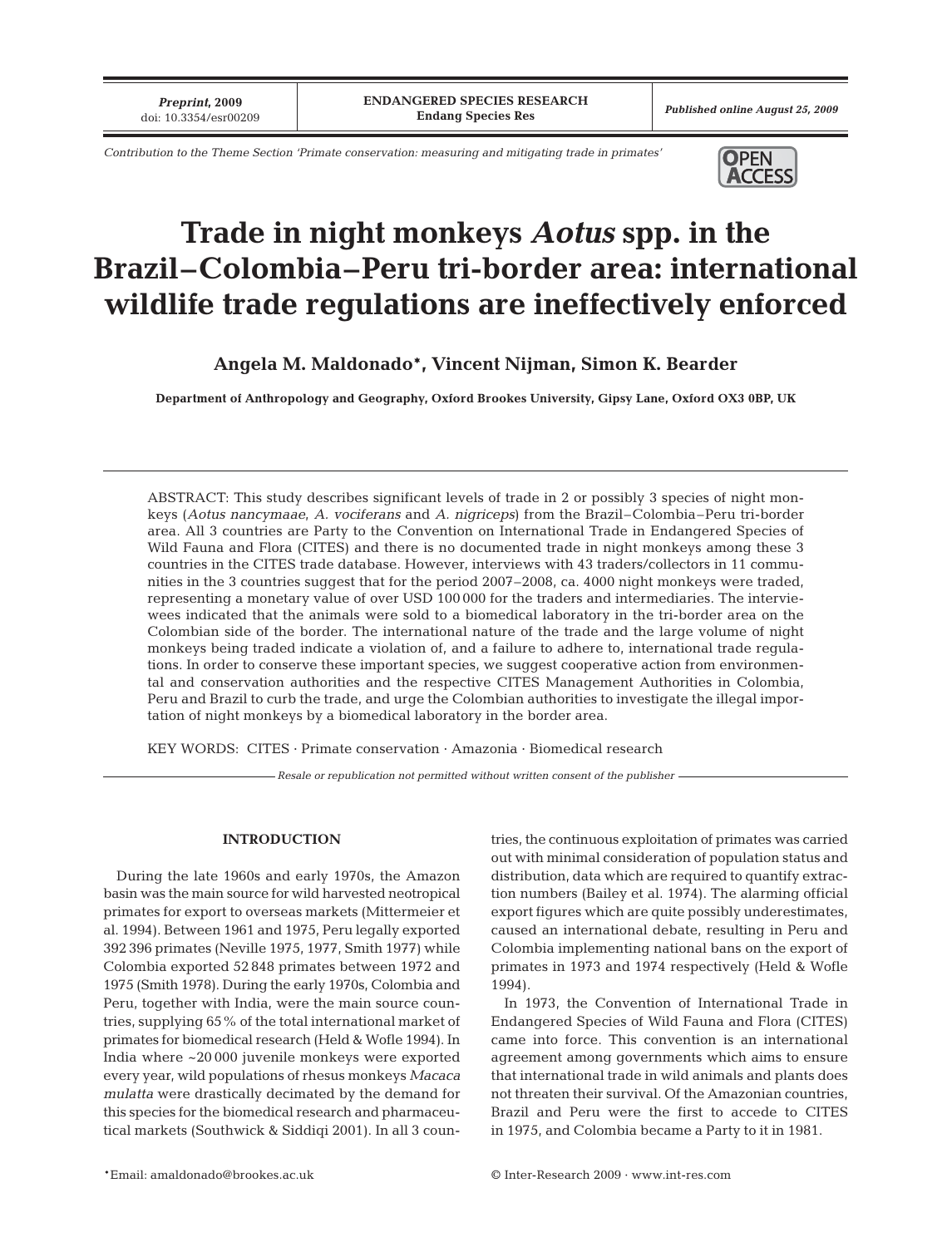In an attempt to compile baseline information on wild populations to allow for sustainable exploitation, biomedical organisations such as the Pan American Health Organization (PAHO) and the National Institutes of Health (NIH) of the United States funded census fieldwork in the neotropics. This provided primate density estimates in a few locations throughout the Peruvian, Colombian and Bolivian Amazon regions (Freese 1975, Heltne et al. 1975, Muckenhirn et al. 1975, Neville 1975, Castro 1978). These data were expected to be sufficient to convince governments that most of the species used in biomedical research (squirrel monkeys *Saimiri* spp., night monkeys *Aotus* spp., tamarins *Saguinus* spp., common marmosets *Callithrix jacchus*, and tufted capuchins *Cebus apella*) were common enough to allow extraction without compromising the stability of wild populations (Smith 1977, Mittermeier et al. 1994). Simultaneously, in order to reduce the capture of wild animals, the PAHO, the Peruvian government and San Marcos University set up the first *in situ* captive breeding centre for neotropical primates in 1975 in Iquitos, Peru. However, the higher costs involved in captive breeding due to longer quarantine and acclimatisation periods, training of personnel, and more stringent transport and import requirements, have contributed to the continuing demand for wild-caught monkeys (Mittermeier 1991, Held & Wofle 1994).

In this study, we provide an overview of the trade in live-caught night monkeys *Aotus* spp. from the Brazil–Colombia–Peru tri-border area. The demand for these animals comes from the biomedical industry, and this is facilitated primarily through a biomedical research institute in the Amazonas Department, Colombia. Given the existing confusion on the taxonomic status of night monkeys in this part of Amazonia, we first provide an overview of the status of night monkeys, after which we present our data on trade volumes. We finish by providing clear recommendations on how to tackle the illegal trade of night monkeys in this region.

#### **Status of** *Aotus vociferans* **and** *A. nancymaae*

The genus *Aotus* is widely distributed throughout Central and South America (Hernandez-Camacho & Cooper 1976, Hershkovitz 1983, Defler et al. 2001). Its taxonomic status has been a matter of academic dispute due to the wide number of different karyotypes reported without clear phenotypic distinctions between intra- and inter-population variations (Ruiz-Herrera et al. 2005, Defler & Bueno 2007). The genus is divided into 2 groups: the red-necked species group distributed south of the Amazon-Solimões River and

the grey-necked species group found mainly north of the Amazon River (Hershkovitz 1983, Hernandez-Camacho & Defler 1989).

Our focus is mainly on the 2 species which are targeted for biomedical research, viz. the Amazonian night monkey *Aotus vociferans* and Nancy Ma's night monkey *A. nancymaae*, but we note that Brazilian traders we interviewed reported the capture of the black-headed night monkey *A. nigriceps* as well. *Aotus vociferans* is found in Colombia, east of the Cordillera Oriental and west of the Negro River, south to Brazil, north of the Amazon-Solimões River, to the Marañón River in Peru and into the Ecuadorian Amazon. *A. nancymaae* is found in Peru from the right bank of the Amazon River to the Marañón River, as well as in the enclave between the Tigre and Pastaza Rivers, and south of the Solimões River in Brazil. *A. nigriceps* occurs in Brazil south of the Amazon, west of the Tapajos-Juruena Rivers and into Peru (Aquino & Encarnacion 1994, Groves 2005). *A. nancymaae* and *A. nigriceps* have been recorded in Brazil and Peru but only *A. vociferans* has been recorded in Colombia. However, although no official records exist, in the early 1980s J. Hernandez-Camacho and P. Hershkovitz observed both *A. nancymaae* and *A. nigriceps*— reportedly from Colombia — in the laboratories of the Fundacion Instituto de Inmunologia de Colombia in the early 1980s (Defler 2004).

All species of night monkeys are included in CITES Appendix II, which regulates all international and commercial trade. In the 3 countries discussed in this study, national legislation regarding the commercial exploitation of wildlife listed in the CITES Appendices is explicit. For instance in Colombia, Article IV (22 January 1981) of Law 17 states that commercial exploitation of wildlife listed in CITES Appendix II requires an export/import permit to be granted by the Environmental Ministry (www.siac.net.co/cites/ citesContenidoDetalle.jsp?codigo=6&, accessed on 28 April 2009*)*. In the case of Brazil, Section II (21 September 2000) of Decree No. 3.607 declares that for the export/import of wildlife, it is necessary to obtain a license approved by the CITES Management Authority, Brazilian Institute of Environment and Renewable-Natural Resources (IBAMA) (www.ibama.gov.br/faunasilvestre/areas-tematicas/exp-imp-cites/, accessed on 28 April 2009). Likewise in Peru, Law No. 27308 (16 July 2000) states that the National Institute for Natural Resources (INRENA) is the entity in charge of issuing permits for importing/exporting wildlife (INRENA 2003).

*Aotus nancymaae*, *A. nigriceps* and *A. vociferans* are listed by the International Union for Conservation of Nature (IUCN) as 'Least Concern', partially owing to their wide distribution (Cornejo & Palacios 2008,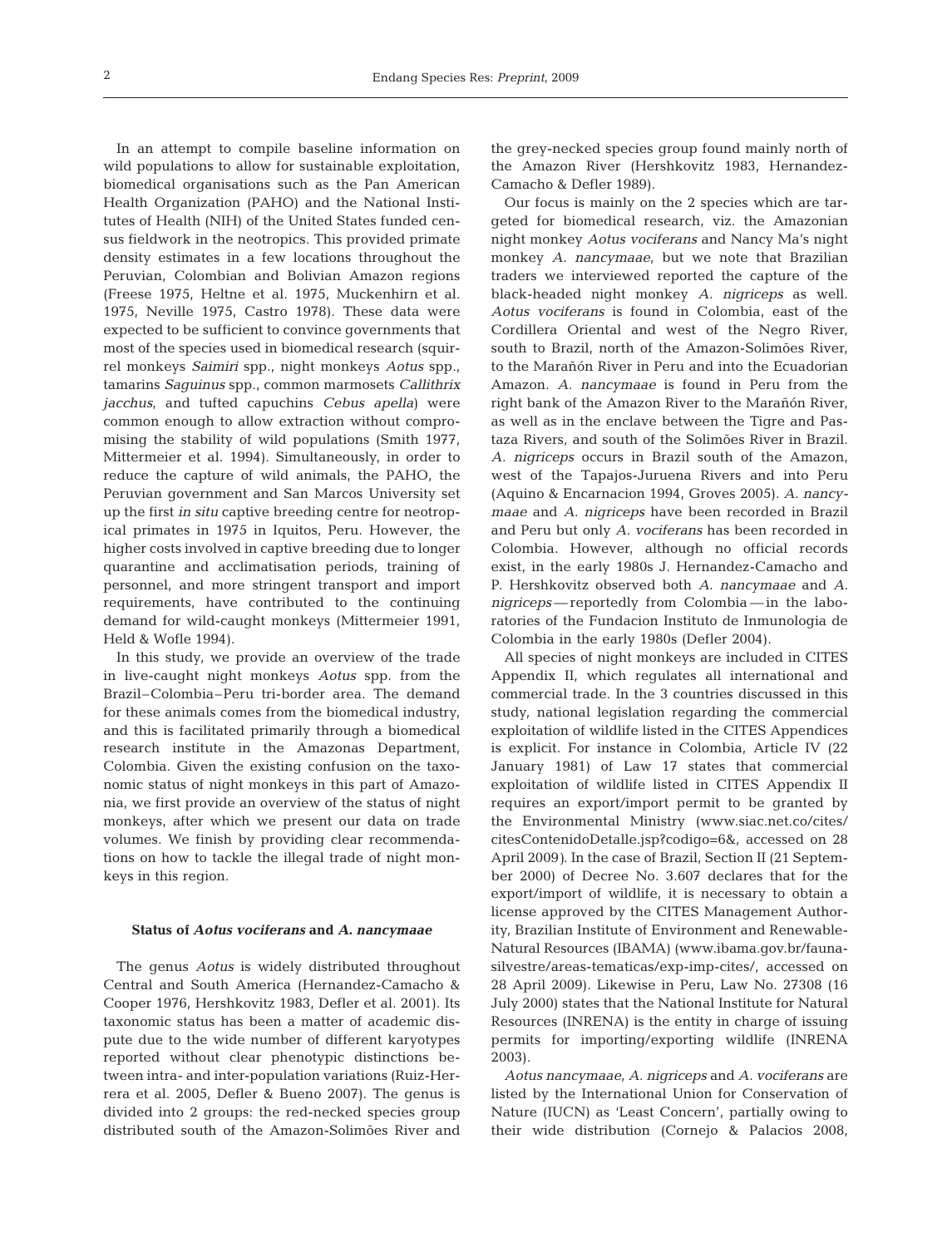Morales-Jiménez et al. 2008). While the IUCN listing suggests no major threats to these taxa, data to support this conjecture are meagre, since little fieldwork has been done in areas where human pressure is increasing, including the tri-border area. The IUCN has recently recommended the monitoring of the extrac-

tion, legal or otherwise, of *A. vociferans* and *A. nancymaae* in order to understand its effect on populations (Cornejo & Palacios 2008).

## **MATERIALS AND METHODS**

**Reported levels of international trade.** Data on international trade in night monkeys from Brazil, Colombia and Peru as reported by CITES Parties were retrieved from the World Conservation Monitoring Centre (WCMC) CITES database (www.unep-wcmc. org/citestrade, accessed 31 January 2009*).* We were interested in the trade in wild-caught individuals; thus all individuals that were listed as captive-bred, ranched or farmed were excluded. Data were available for 1975 to 2006, with some information being available for 2007 (not all Parties had submitted their reports at the time of the analysis); data for 2008 and 2009 were not yet available.

**Assessment of trade in the tri-border area.** Through a combination of field work and interviews, we assessed the illegal trade in night monkeys in the area of the Brazil–Colombia–Peru border triangle, roughly located along the south and north banks of the Amazon River, from Gamboa, Peru (4° 12.54' S, 70° 04.64' W) to San Juan de Atacuari, Colombia (3° 48.35' S, 70° 40.20' W). We established that the total number of communities collecting night monkeys for biomedical research in the Brazil-Colombia-Peru border triangle is 28 (8 in Brazil, 5 in Colombia and 15 in Peru), involving an estimated 185 active traders/collectors. Interviews were conducted with members of 11 of these communities (comprising Tikuna, Yagua and Cocama indigenous groups and a minority of 'caboclos' or mixedancestry communities). We focussed on communities that had been capturing night monkeys on a regular basis and which still have permanent teams for this activity, although they are not full-time hunters and receive additional income from fishing and cultivation. For Peru and Colombia, this included all communities with >4 collectors but because of strict regulations restricting contact with indigenous people in Brazil, only one 'caboclos' community was visited. The aim was to interview about a third of the collectors/traders in each of the 11 communities; in all, 43 of 139 traders/ collectors who were reportedly active were interviewed.

Interviews were recorded from 28 May to 10 July 2008. Our research team consisted of a wildlife veterinarian specialising in primates, a sociologist and a Tikuna indigenous researcher. Some visits were accompanied by a Brazilian ex-trader who was well known in the Peruvian communities and acted as the interpreter in interviews with the Brazilian informants. As our interest was only in trade in night monkeys, we specified this before starting the interviews.

When arriving at each community, the team visited the indigenous authority (the 'Curaca' in Colombia and the 'Intendente Municipal' in Peru), in order to obtain consent to contact the collectors/traders. Informants were asked to participate voluntarily and they could withdraw at any time, without giving any reason. We asked the informants for permission to video or voice record the interviews and/or to take photos.

Some of the communities were revisited in order to interview key informants who were away during the first visit. The interview questionnaire was designed to provide information on (1) the number of night monkeys collected during the previous year by each person, including a phenotypic description of the animals; (2) the price and date of the last sale; (3) the buyer and the nature of the economic transaction; (4) capture techniques and training for capturing primates; (5) collection sites; (6) the number of years the informant had been involved in capturing monkeys; (7) the level of satisfaction regarding capture effort; (8) the price per animal; and (9) interest in participating in a conservation project for night monkeys.

### **RESULTS**

#### **Reported international trade**

International trade in wild-caught night monkeys from Brazil, Colombia and Peru is largely restricted to *Aotus trivirgatus*, *A. nancymaae* and *A. vociferans* (Table 1). The international trade in *A. trivirgatus* is recorded from the period 1981–1994 when only an average of 250 wild-caught individuals were exported per year. Here, it is important to note that before Hershkovitz's (1983) assessment of the *Aotus* genus, all the night monkey species were considered as *A. trivirgatus*. Therefore, it is likely that the figures presented in Table 1 for *A. trivirgatus* in Peru correspond to either *A. nancymaae* or *A. nigriceps* as *A. trivirgatus* does not occur in Peru. Similarly, figures for *A. trivirgatus* for Colombia could correspond to *A. griseimembra* or *A. brumbacki* (Green 1978).

In this study, we only report the international trade in *Aotus nancymaae* and *A. vociferans* from 1994 onwards, when respective averages of 75 and 25 ind. were exported per year.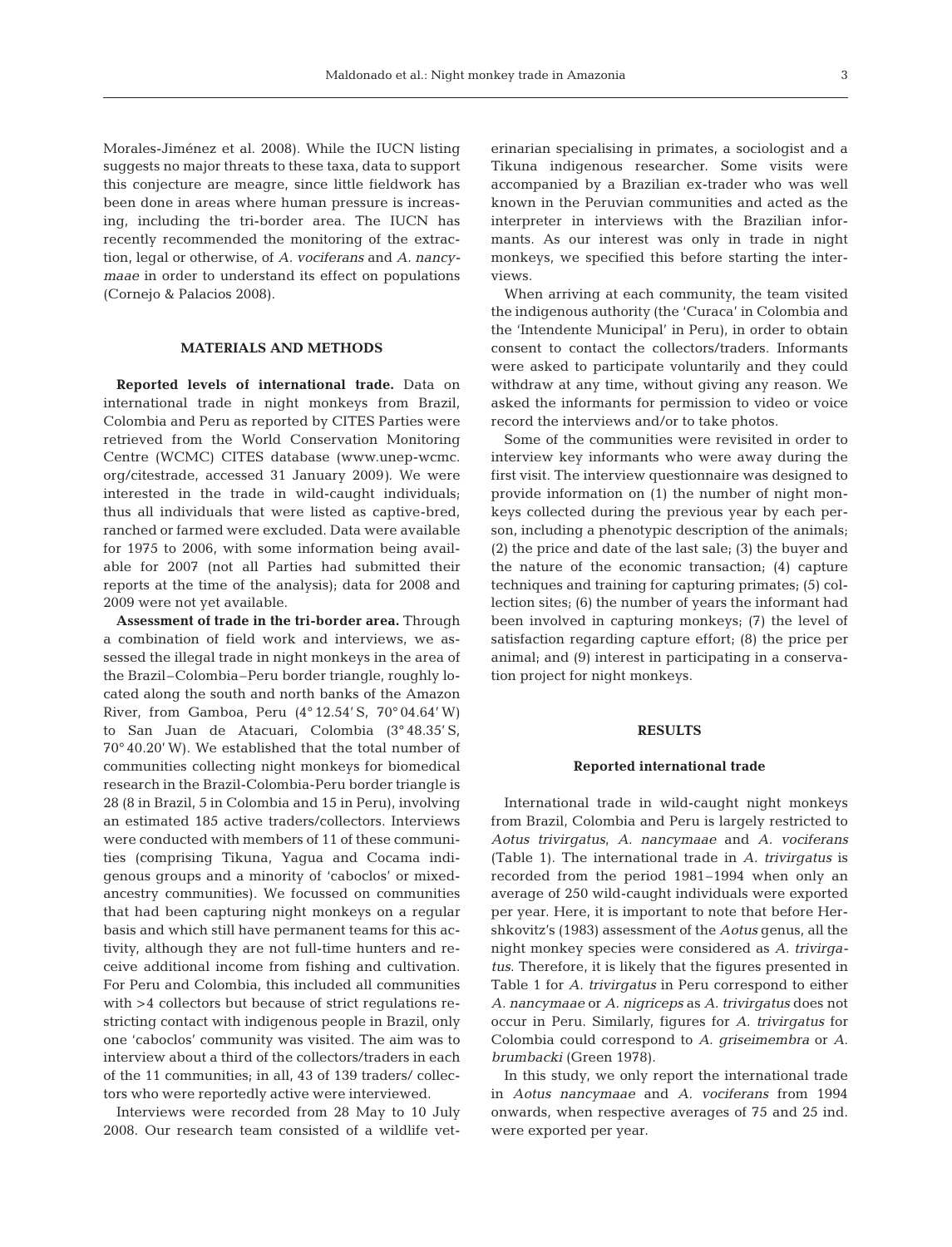| ing from Brazil, Colombia or Peru on the World Conservation Monitoring Centre<br>(WCMC) Convention on International Trade in Endangered Species of Wild<br>Fauna and Flora (CITES) trade database (www.unep-wcmc.org/citestrade,<br>accessed on 31 January 2009); animals or specimens listed as captive-<br>bred, ranched or farmed (source codes C, R or F) are excluded | Table 1. Numbers of wild-caught night monkeys listed as exported or originat- |
|----------------------------------------------------------------------------------------------------------------------------------------------------------------------------------------------------------------------------------------------------------------------------------------------------------------------------------------------------------------------------|-------------------------------------------------------------------------------|
|                                                                                                                                                                                                                                                                                                                                                                            |                                                                               |
|                                                                                                                                                                                                                                                                                                                                                                            |                                                                               |
|                                                                                                                                                                                                                                                                                                                                                                            |                                                                               |
|                                                                                                                                                                                                                                                                                                                                                                            |                                                                               |
|                                                                                                                                                                                                                                                                                                                                                                            |                                                                               |

| Country<br>(acceded to CITES) | <b>Species</b>    | <b>Numbers</b><br>exported | Period    |
|-------------------------------|-------------------|----------------------------|-----------|
| Brazil (1975)                 | Aotus trivirgatus | 2                          | 1981-1987 |
| Colombia (1981)               | Aotus trivirgatus | 1446                       | 1981-1989 |
|                               | Aotus lemurinus   |                            | 1999      |
| Peru (1975)                   | Aotus trivirgatus | 1843                       | 1981-1994 |
|                               | Aotus nancymaae   | 1059                       | 1994-2007 |
|                               | Aotus vociferans  | 265                        | 1994-2004 |
|                               | Aotus spp.        | 30                         | 1981-1994 |

## **Trade in the Brazil–Colombia–Peru tri-border area**

The 11 communities reported an extensive trade in night monkeys, with between 144 and 700 ind. reportedly being captured annually per community, giving a total of ~4000 ind. per year (Table 2). On average, each community had been catching night monkeys for a period of 12 yr, with 5 communities active in 2008. Regarding species composition, informants described marked phenotypic differences between *Aotus nancymaae* and *A. vociferans*, but it was more difficult to confirm differences between *A. nancymaae* and *A. nigriceps*. The Brazilian collectors gave detailed descriptions of 2 different monkey species based on fur colouration and sleeping sites where the animals were

captured, which agreed with descriptions published by Aquino & Encarnacion (1988, 1994) and Ford (1994). All communities reported trade in *A. nancymaae*, the Colombian and Brazilian communities mentioned that they captured small numbers of *A. vociferans*, and descriptions from Brazilian and Peruvian traders suggest the possibility that *A. nigriceps* is traded as well. Local people from each country of the tri-border region of the Amazonia did not have different names for each species of the genus *Aotus*; night monkeys are called 'buri-buri' in Colombia, 'musmuqui' in Peru and 'macaco da noite' in Brazil.

The traders and collectors who were interviewed understood that cross-border trade was illegal without a permit. Their justification for these illegal practices is their lack of access to cash needed for commodities such as petrol and school uniforms. While the interviewees were from a wide range of communities from 3 different countries, all agreed that the end-buyer of the night monkeys they captured was a local laboratory in the Amazonas Department in Colombia, close to the tri-border area. Interviewees in Peruvian communities indicated that personnel from this laboratory visited them regularly to order night monkeys, allegedly for use in the laboratory. The laboratory had a permit granted by the regional environmental authority (Corpoamazonia 2006) to acquire 1600 *Aotus*

Table 2. Overview of trade in night monkeys *Aotus* spp. in the Brazil–Colombia–Peru tri-border area for the period 2007–2008

| Community                                                                                               | Traders/<br>collectors viewees<br>(N) | Inter-<br>(N)  | Annual<br>harvest<br>(ind.) | Period<br>(yr) | <b>Species</b>                                | Date of<br>last sale | Price per<br>individual<br>(USD) |  |  |
|---------------------------------------------------------------------------------------------------------|---------------------------------------|----------------|-----------------------------|----------------|-----------------------------------------------|----------------------|----------------------------------|--|--|
| Colombia                                                                                                |                                       |                |                             |                |                                               |                      |                                  |  |  |
| Atacuari                                                                                                | 11                                    | 4              | 276                         | 3              | A. nancymaae, A. vociferans                   | Jun 2008             | 16 <sup>a</sup>                  |  |  |
| Siete de Agosto                                                                                         | 15                                    | 3              | 720                         | 7              | A. nancymaae, A. vociferans                   | May 2008             | 16 <sup>a</sup>                  |  |  |
| <b>Brazil</b>                                                                                           |                                       |                |                             |                |                                               |                      |                                  |  |  |
| Tabatinga                                                                                               | 6                                     | $\overline{2}$ | 222                         | 18             | A. nancymaae, A. vociferans, A. nigriceps (?) | Dec 2007             | 23                               |  |  |
| Peru                                                                                                    |                                       |                |                             |                |                                               |                      |                                  |  |  |
| Vista Alegre                                                                                            | 20                                    | 8              | 320                         | 17             | A. nancymaae                                  | Dec 2007             | 23                               |  |  |
|                                                                                                         |                                       |                | 230                         |                | A. nancymaae, A. vociferans                   | Feb 2008             | 16 <sup>a</sup>                  |  |  |
| Chineria                                                                                                | 20                                    | 7              | 700                         | 16             | A. nancymaae                                  | Dec 2007             | 23                               |  |  |
| Yahuma                                                                                                  | 19                                    | 5              | 480                         | 15             | A.s nancymaae                                 |                      |                                  |  |  |
| Sacambu                                                                                                 | 13                                    | 4              | 270                         | 13             | A. nancymaae                                  | Feb 2007             | 23                               |  |  |
| Tucano                                                                                                  | 6                                     | 3              | 144                         | 16             | A. nancymaae                                  | Jan 2007             | 23                               |  |  |
| Gamboa                                                                                                  | 11                                    | $\overline{2}$ | 180                         | 9              | A. nancymaae, A. nigriceps (?)                | Apr 2008             | 33                               |  |  |
| Tres de Noviembre                                                                                       | 6                                     | $\overline{2}$ | 192                         | 7              | A. nancymaae                                  | Dec 2007             | 23                               |  |  |
| Chimbote                                                                                                | 12                                    | 3              | 225                         | 13             | A. nancymaae                                  | Feb 2008             | 23                               |  |  |
| <b>Total</b>                                                                                            | 139                                   | 43             | 3959                        |                |                                               |                      |                                  |  |  |
| <sup>a</sup> Price per individual sold to the Colombian intermediary; exchange rate: USD $1 = COP$ 2150 |                                       |                |                             |                |                                               |                      |                                  |  |  |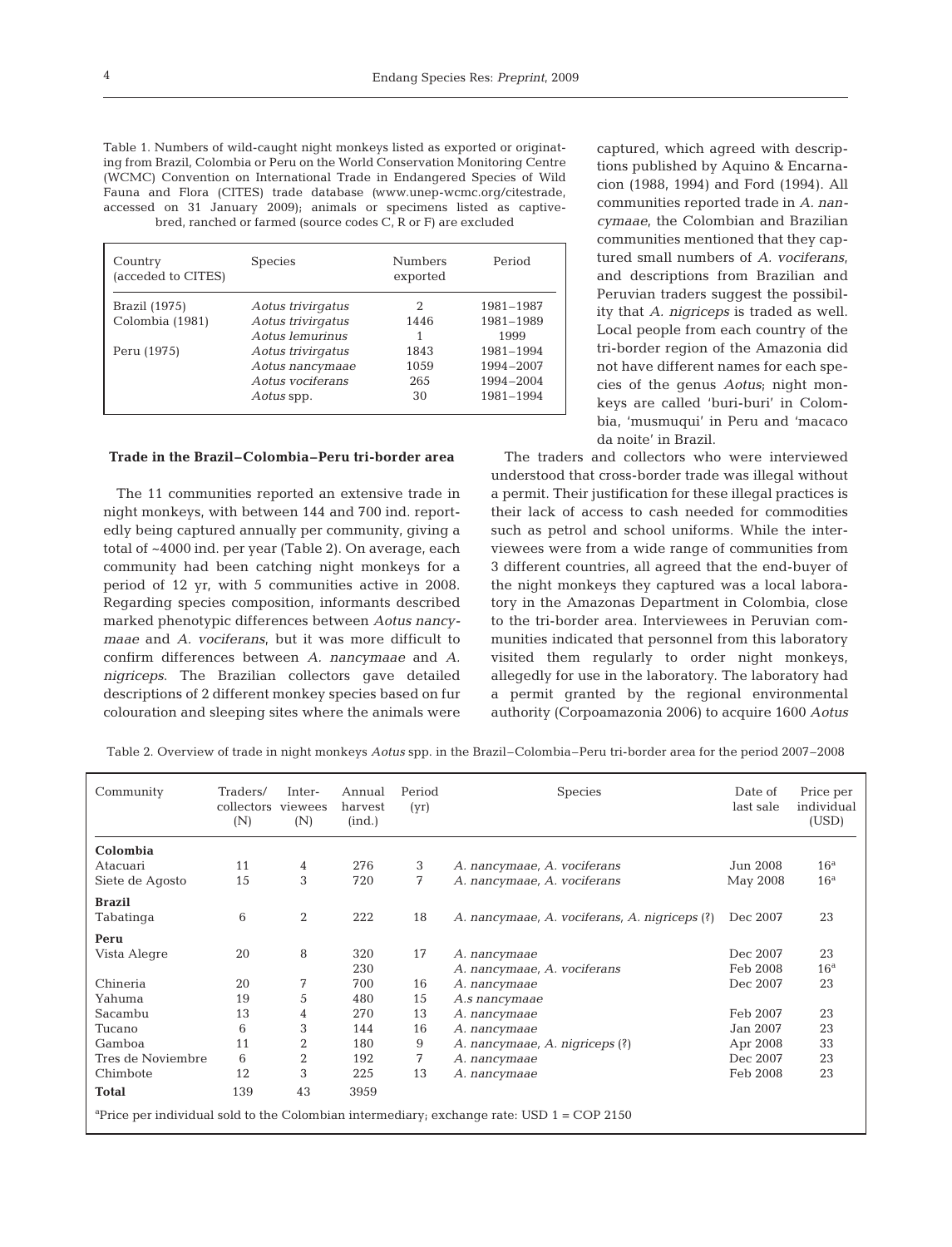*vociferans* over a 2 yr period (2006–2008) in Colombia (Resolution 00066, 13 September 2006). Prices paid by Colombian intermediaries in all 3 countries were in Colombian pesos (COP), and ranged between USD23 per individual in 2007 to USD33 per individual in 2008.

A Brazilian trader who had collected and sold ~2000 night monkeys over an 18 yr period, stated that after being captured twice by the Colombian police in 2007, he decided to stop collecting monkeys. This incident alerted the Peruvian traders who then began to use other methods to continue the trade in monkeys. Collectors from Vista Alegre in Peru subsequently started selling night monkeys to a Colombian intermediary located in Siete de Agosto (Colombia), who had a legal permit to provide monkeys to the laboratory, provided that the trader originated from Colombia. This intermediary paid only half (USD16) of the price paid by the laboratory, but the Peruvian collectors maintained that this way was safer, as they were not exposed to capture by the Colombian police. Other Peruvian collectors stated that they continued to sell night monkeys directly to the laboratory using Colombian identity cards belonging to relatives or friends, thus concealing their nationality. Trapping night monkeys is a family activity where usually at least 3 members of the team of ~5 are relatives. The interviewees were described as the leaders of the capture teams and were usually the people in charge of making the economic transaction and paying the rest of the team.

#### **Monetary value**

Data for annual harvest were calculated from the approximate number of monkeys captured by the informant's team during the previous year. These figures were multiplied by the total number of teams in each community. Informants from different communities agreed that a team captured from 8 to 15 monkeys per month, depending on the demand. These figures indicate that the annual harvest of night monkeys in the area is ~4000 animals. At an average price of USD23–33 per individual, this suggests a total annual monetary value of ~USD90 000 for the collectors (averaging ~USD625 per collector) plus ~USD20 000 for the Colombian intermediaries.

## **DISCUSSION**

The results of the interviews suggest that there is an extensive and continuing trade in night monkeys in the tri-border area of Brazil, Colombia and Peru. This represents trade within Colombia, between Peru and Colombia and between Brazil and Colombia. While the estimated domestic trade in Colombia is in the order of 1000 ind. per year, the estimated international trade is 3× this number. No import of night monkeys from Peru or Brazil is reported by Colombia, nor does Peru or Brazil report the export of night monkeys to Colombia. The assertion by those involved in the trade in all 3 countries that prices were paid in Colombian currency supports the suggestion that trade is primarily for the Colombian market. If correct, and with all 3 countries being Party to CITES, this highlights violation of CITES regulations. All people involved in the trade in night monkeys in the tri-border area that we contacted indicated that the monkeys were sold to a single laboratory in the Amazonas Department of Colombia.

Our understanding, supported by government documentation, is that this laboratory was allowed to legally acquire up to 1600 *Aotus vociferans* within Colombia over a 24 mo period. The interview data suggest not only that a much larger number of individuals was acquired, but also that these represented different species (primarily *A. nancymaae*), and included a substantial number of individuals from outside Colombia. Publications resulting from research conducted at the facility in the Amazonas Department indicate that indeed both *A. nancymaae* and *A. nigriceps* are used (e.g. Cardenas et al. 2005, Spirig et al. 2005, Baquero et al. 2006, Patarroyo et al. 2006, Suarez et al. 2006, Daubenberger et al. 2007).

Long-term studies suggest that even common species such as rhesus macaques can become severely threatened if harvested unsustainably (Southwick & Siddiqi 2001). In the case of *Aotus* spp. in the tri-border area, interviewees confirmed that it now takes considerably more time to trap the same number of night monkeys, with many hunting trips proving unsuccessful as animals are becoming difficult to find. The ecological effects of the continuous extraction of *Aotus* spp. since 1984 in the Brazil-Colombia-Peru border are unknown. As all night monkeys are listed in Appendix II of CITES, Parties are obliged to report international trade in these species. In recent years (2003 onwards), only Peru has reported international trade in night monkeys, both captive-bred and wild-caught, with all specimens going to the USA. The reported high levels of trade among the 3 countries in the triborder area are in stark contrast with what has been reported as international export, suggesting a lack of enforcement of international trade regulations.

## **RECOMMENDATIONS**

The significant levels of harvest of night monkeys in the Brazil–Colombia–Peru tri-border area appear to be in violation of both national and international laws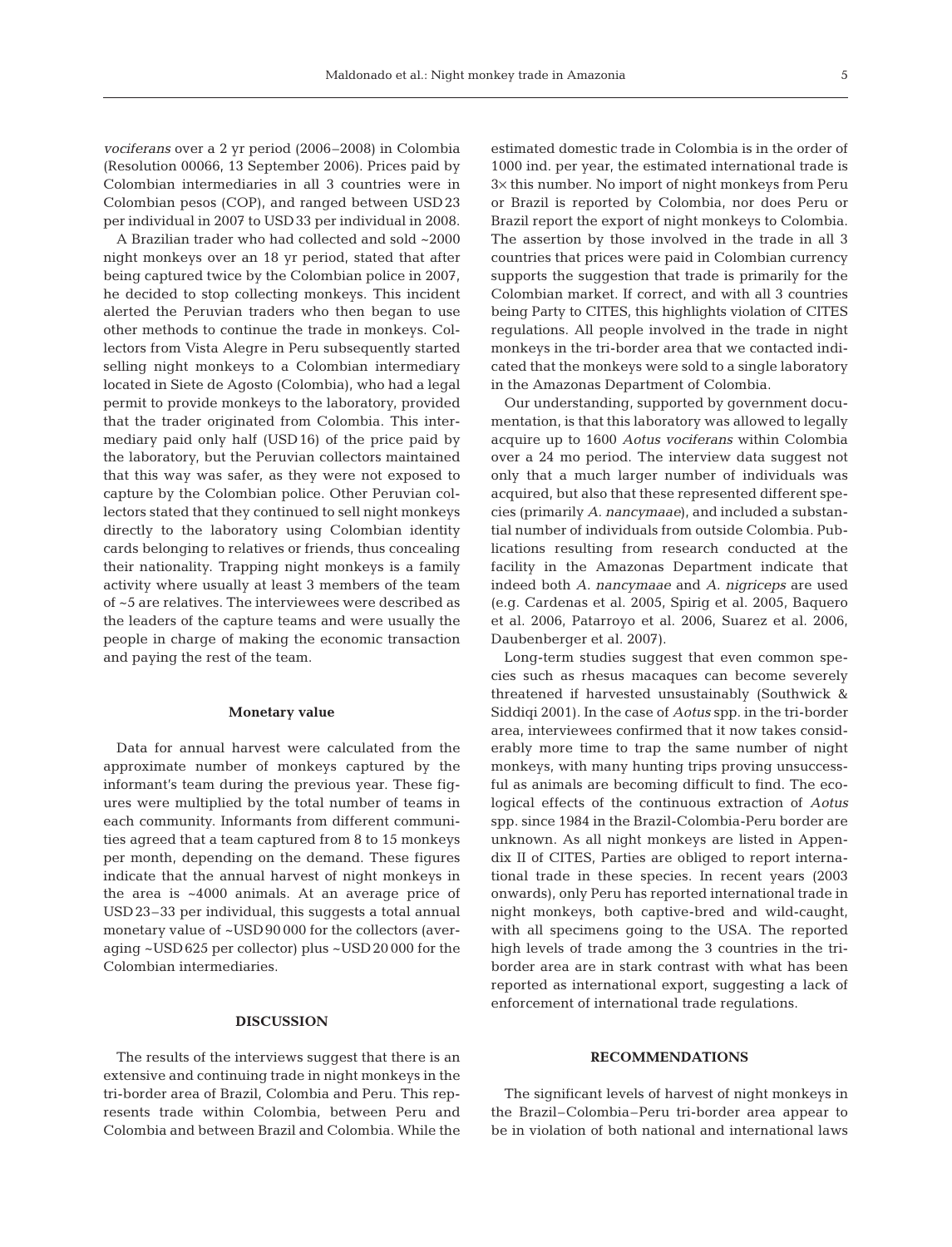and regulations. For instance under Colombian legislation, Article 85 (22 December 1993) of Law 99 clearly states fines and sanctions that should be applied in cases of illegal import of wildlife, with fines and sanctions varying depending on the gravity of the infraction (www.siac.net.co/cites/citesContenidoDetalle.jsp? codigo=11, acccessed on 28 April 2009).

We strongly recommend that environmental and conservation authorities in Colombia, Peru and Brazil try to resolve this through cooperative action. The international nature of the trade, which violates CITES regulations, makes the CITES Management Authorities in each of the 3 countries the best bodies to take the lead in this process.

We furthermore urge the Colombian Ministry of the Environment to investigate the species composition, origin and volumes of night monkeys used in the biomedical laboratory in the Amazonas Department as data from collectors and traders suggest that these numbers are not in correspondence with national permits. If animals are to be acquired from Brazilian or Peruvian sources in the future, this has to be with official permits from the respective national authorities.

Our research also indicated the presence of 3 species of night monkeys, viz. *Aotus vociferans*, *A. nancymaae* and *A. nigriceps*, in areas where they have not been reported before. We urge field workers to investigate <br>
→ Daubenberger CA, Spirig R, Patarroyo ME, Pluschke G (2007) this further to establish the species' precise geographic distribution and whether or not they show allopatric or sympatric distribution. Data on their abundance may also provide an incentive to further protect these species if numbers are proven to be low.

*Acknowledgements*. We thank the research team and members of 2 local nongovernment organizations who prefer to remain anonymous, for their valuable support during field work; anonymous collaborators from the environmental police in Leticia; staff from the Procuraduria Ambiental (Bogota, Colombia) for providing hard copies of legal documents; the Amacayacu National Park for providing logistical support; and B. Ortiz, T. R. Defler, B. Milton and S. Racca for providing valuable suggestions for the improvement of this paper. We also thank C. R. Shepherd and 2 anonymous reviewers for their helpful comments on this manuscript. The research was funded by Animal Defenders International (UK), and forms part of the PhD programme of A.M.M. funded by a Russell E. Train fellowship (WWF-US) and the Overseas Research Students Award Scheme, UK. The views presented do not necessarily reflect the views or policies of the funding agencies, and the funders had no role in study design, data collection and analysis, decision to publish, or preparation of the manuscript.

#### LITERATURE CITED

▶ Aquino R, Encarnacion F (1988) Population densities and geographic distribution of night monkeys (*Aotus nancymai* and *Aotus vociferans*) (Cebidae: Primates) in northeastern Peru. Am J Primatol 14:375–381

- Aquino R, Encarnacion F (1994) Owl monkey populations in Latin America: field work and conservation. In: Baer JF, Weller RE, Kakoma I (eds) *Aotus:* the owl monkey. Academic Press, San Diego, CA, p 59–95
- ► Bailey RC, Backer RS, Brown DS, Von Hildebrant P, Mittermeier RA, Sponsel LE, Wolf KE (1974) Progress of a breeding project for non-human primates in Colombia. Nature 248:453–455
- ► Baquero JE, Miranda S, Murillo O, Mateus H and others (2006) Reference strand conformational analysis (RSCA) is a valuable tool in identifying MHC-DRB sequences in three species of *Aotus* monkeys. Immunogenetics 58: 590–597
- ► Cardenas PP, Suarez CF, Martinez P, Patarroyo ME, Patarroyo MA (2005) MHC class I genes in the owl monkey: mosaic organisation, convergence and loci diversity. Immunogenetics 56:818–832
	- Castro N (1978) Diagnostico de la situación actual de los primates no humanos en el Peru y un plan nacional para su utilización racional. Ministerio de Agricultura y Alimentación, Dirección General Forestal y de Fauna, Dirección de Conservación, Lima
	- Cornejo F, Palacios E (2008) *Aotus nigriceps*. IUCN Red List of Threatened Species. www.iucnredlist.org, accessed 27 Dec 2008
	- Corpoamazonia (2006) Resolucion No. 00066. A través de la cual se otorga a la Fundación Instituto de Inmunología de Colombia (FIDIC) un permiso de investigación denominada 'Captura y estudio de investigación científica en diversidad biológica de primates en la cuenca del Río Amazonas en el trapecio amazónico colombiano'. Corpoamazonia, Leticia, p 17
	- Flow cytometric analysis on cross-reactivity of humanspecific CD monoclonal antibodies with splenocytes of *Aotus nancymaae*, a non-human primate model for biomedical research. Vet Immunol Immunopathol 119: 14–20
	- Defler TR (2004) Primates of Colombia. Conservation International, Bogota, DC, p 550
	- Defler TR, Bueno ML (2007) *Aotus* diversity and the species problem. Primate Conserv 22:55–70
	- Defler TR, Bueno ML, Hernandez-Camacho J (2001) Taxonomic status of *Aotus hershkovitzi*: its relationship to *Aotus lemurinus lemurinus.* Neotrop Primates 9:37–52
	- Ford SM (1994) Taxonomy and distribution of the owl monkey. In: Baer JF, Weller RE, Kakoma I (eds) *Aotus*: the owl monkey. Academic Press, San Diego, CA, p 1–57
	- Freese C (1975) A census of non-human primates in Peru. In: PAHO (ed) Primate censusing studies in Peru and Colombia. Pan American Health Organization, Washington, DC, p 17–42
- Green KM (1978) Primate censusing in northern Colombia: a comparison of two techniques. Primates 19:537–550 ➤
	- Groves CT (2005) The primates. In: Wilson DE, Reeder DAM (eds) Mammal species of the world: a taxonomic and geographic reference, 3rd edn. Johns Hopkins University Press, Baltimore, MD
- ► Held JR, Wofle TL (1994) Imports: current trends and usage. Am J Primatol 34:85–96
	- Heltne PG, Freese C, Whitesides AG (1975) Field survey of non-human primate populations in Bolivia. Pan American Health Organization, Washington, DC
	- Hernandez-Camacho J, Cooper WR (1976) The non-human primates of Colombia. In: Thornigton WR, Heltne PG (eds) Neotropical primates: field studies and conservation. National Academy of Sciences, Washington, DC, p 35–69